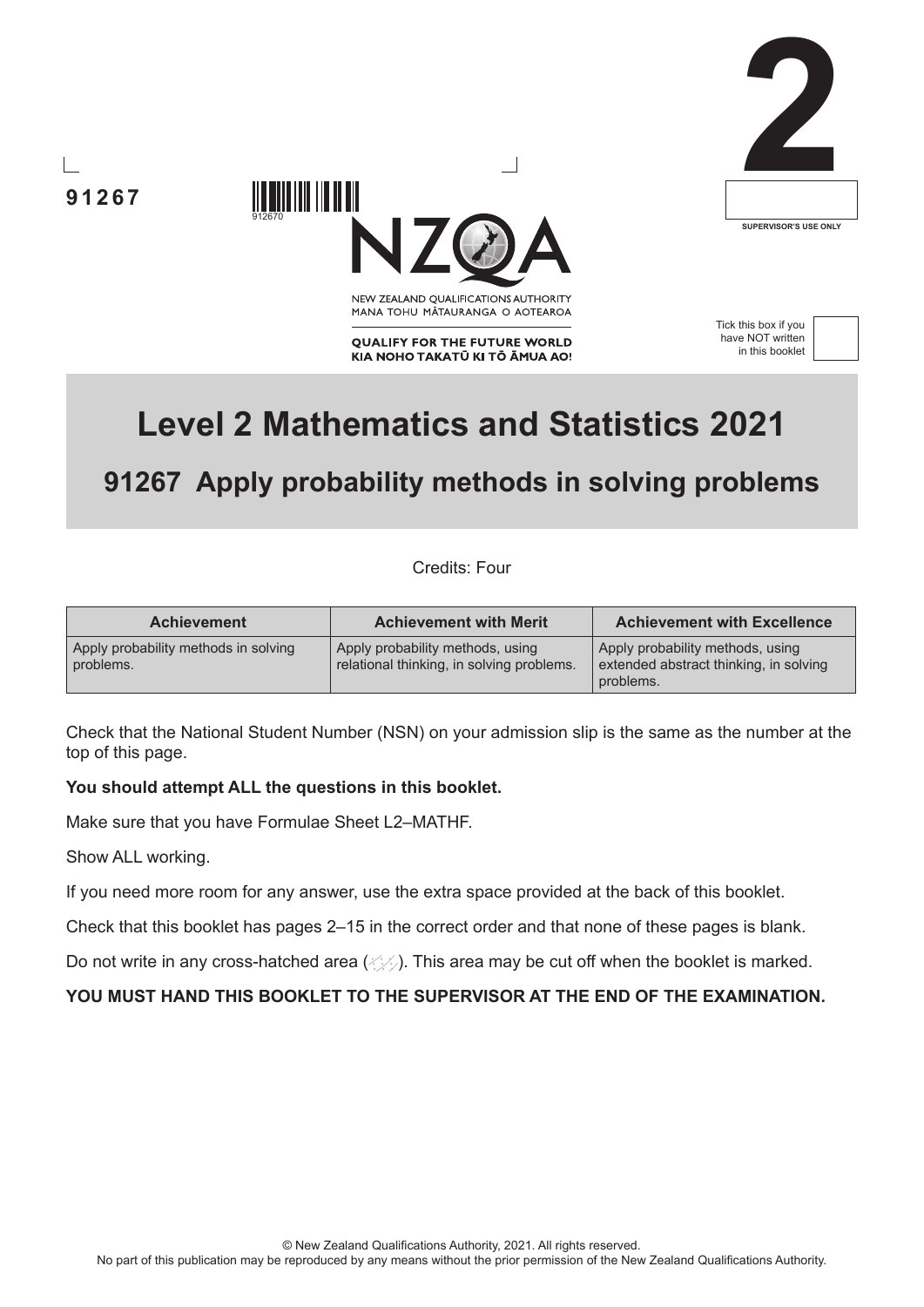#### **QUESTION ONE**

New Zealand is well known for its café culture, and the availability of coffee has increased significantly over the last 20 years. However, there is growing concern that teenagers are consuming more caffeine, with potential negative effects on sleep behaviours and performance at school.

(a) A school was concerned about this issue and conducted an online, anonymous survey of 300 of its senior students. It asked if students drink coffee regularly (at least 3 times a week) and if they have any sleep-related issues. The results are summarised in the table below.

**Table 1: Coffee drinking and sleep issues for school students**

|                              | Sleep issues | No sleep issues | Total |
|------------------------------|--------------|-----------------|-------|
| Drink coffee regularly       | 68           | 54              | 122   |
| Don't drink coffee regularly |              | 103             | 178   |
| Total                        | 143          | 57              | 300   |

- (i) According to the results of this survey, what proportion of the senior students drink coffee regularly?
- (ii) What is the probability that a randomly selected student from this survey who has sleep issues also drinks coffee regularly?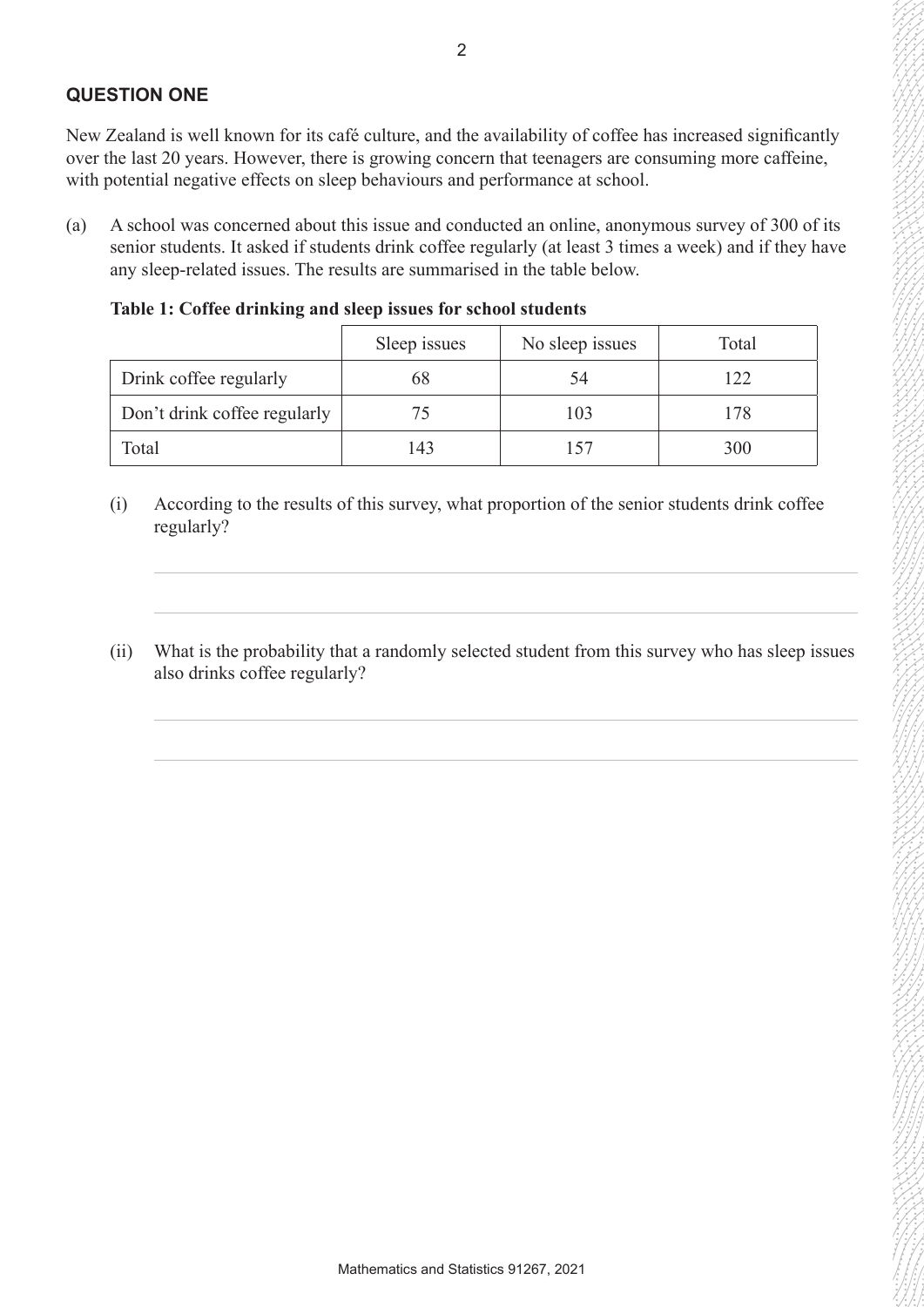(iii) Jack looked at the data for students with sleep issues and noticed that fewer of them drink coffee regularly. He claims that this means that it is less likely for coffee drinkers to have sleep issues than those who don't drink coffee.

Explain Jack's reasoning AND justify why he is wrong. Include appropriate calculations to support your answer.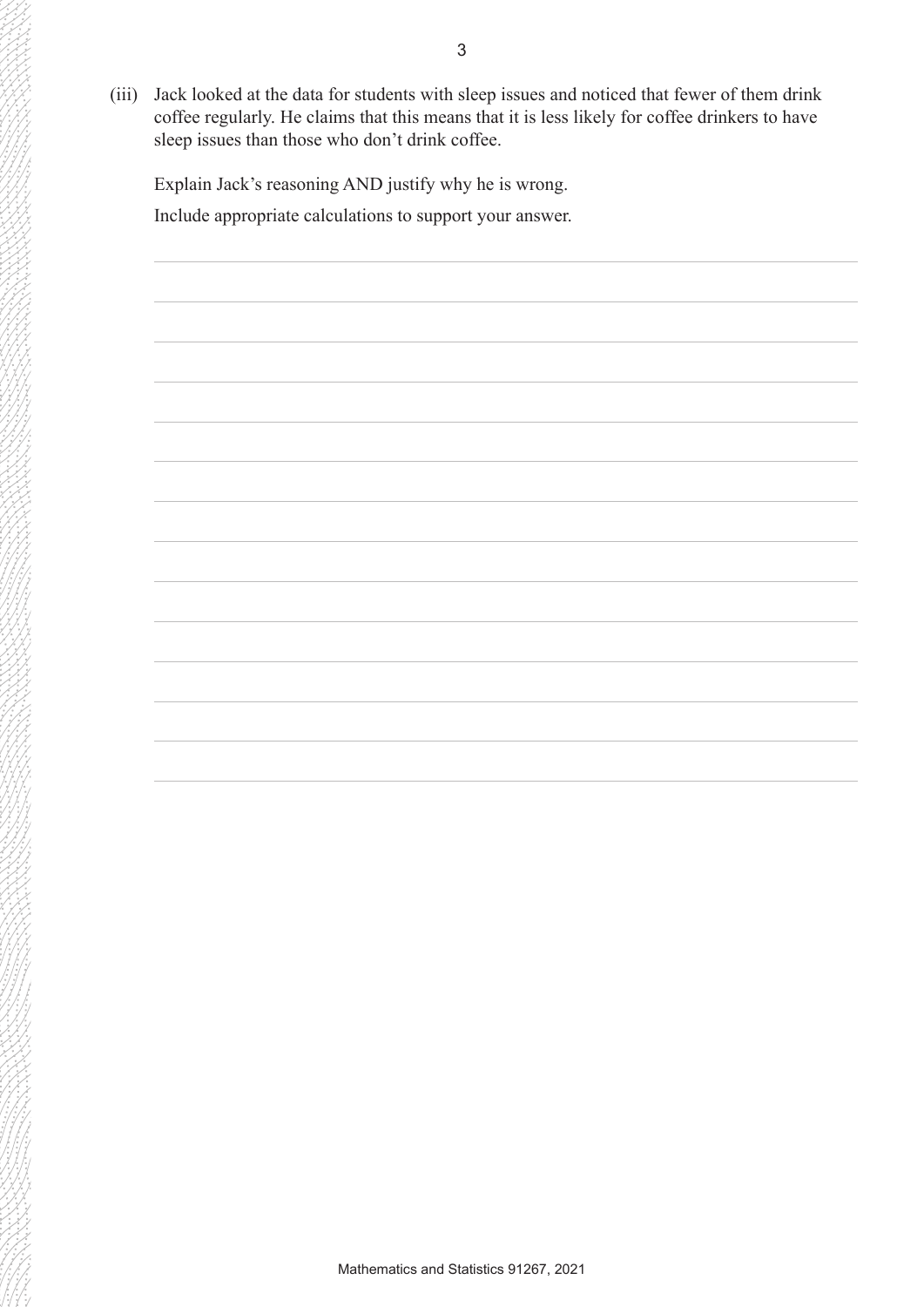|                              | Sleep issues | No sleep issues | Total |
|------------------------------|--------------|-----------------|-------|
| Drink coffee regularly       | 68           | 54              | 122   |
| Don't drink coffee regularly | 75           | 103             | 178   |
| Total                        | 143          | 57              | 300   |

#### **Table 1: Coffee drinking and sleep issues for school students** (repeated from page 2)

(b) It is well known that many of the popular energy drinks consumed by teenagers in New Zealand contain caffeine in even higher doses than coffee.

The same survey also asked about the consumption of energy drinks. It found that:

- 36 students didn't drink coffee but did drink energy drinks.
- Only 7 of these students (who drank energy drinks but not coffee) had no sleep issues.
- (i) Use these facts AND the information given in Table 1 to complete the table below.

## **Table 2: Effect of caffeine on sleep for school students**

|                                            | Have sleep<br><i>issues</i> | No sleep<br>issues | Total |
|--------------------------------------------|-----------------------------|--------------------|-------|
| Drink coffee                               | 68                          | 54                 | 122   |
| Drink energy drinks (but not coffee)       |                             |                    |       |
| Don't drink either coffee or energy drinks |                             |                    |       |
| Total                                      | 143                         | 157                | 300   |

(ii) If there were 850 senior students in the school who don't drink either coffee or energy drinks, how many would be expected to have sleep issues?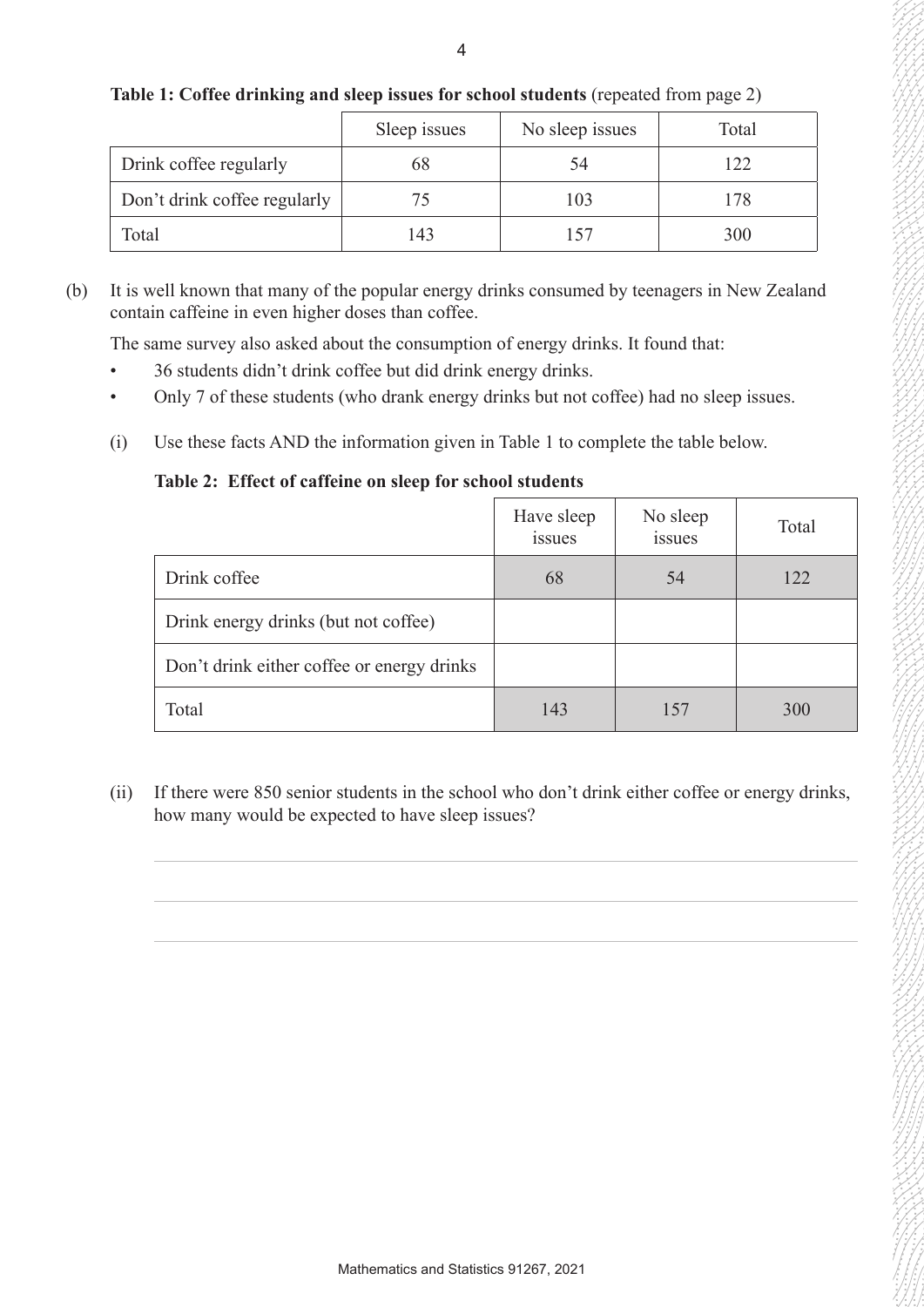(iii) A newspaper article claimed that teenagers in New Zealand who consume drinks containing caffeine regularly are nearly twice as likely to have sleep-related issues as those who don't consume drinks containing caffeine.

Discuss whether **this school's survey** provides sufficient evidence to support the validity of this claim.

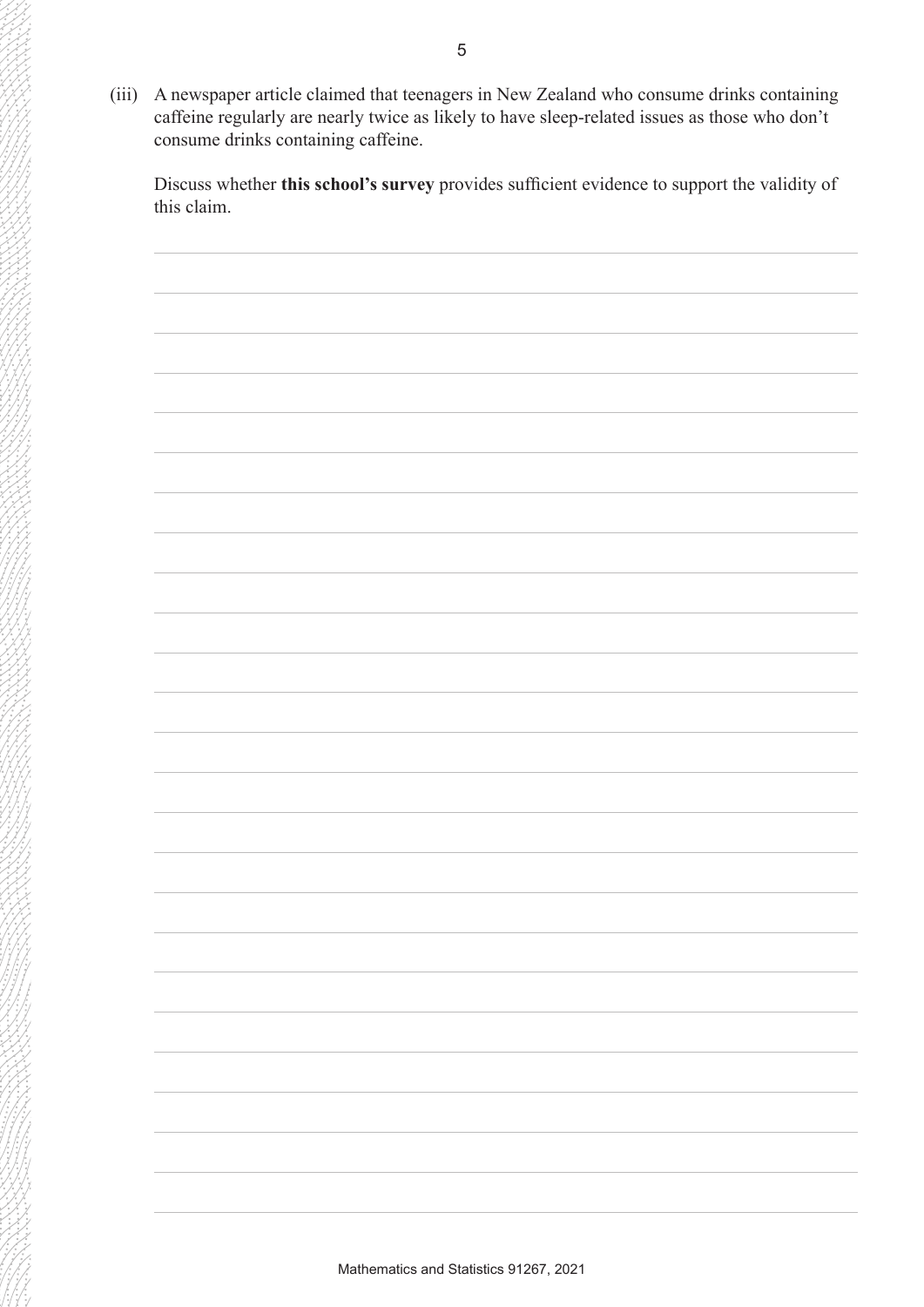#### **QUESTION TWO**

The use of plant-based "milks" in New Zealand has become much more popular in recent years. Cafés also now offer their customers a number of alternative milk options such as soy, almond, or coconut milk.

- (a) Jungwoo owns a café and has collected data of his coffee sales over the last few weeks to find out how much he should stock alternative milk products.
	- 40% of his coffee sales were to younger customers.
	- One quarter of younger customers requested an alternative milk type.
	- 80% of older customers ordered a coffee with cow's milk.
	- Of the younger customers who ordered a coffee with alternative milk, 15% ordered soy milk.
	- Half of the older customers who ordered a coffee with alternative milk, ordered soy milk.

(i) Find the probability that a customer in this café is younger and orders a coffee with cow's milk.

(ii) Find the probability that a randomly chosen customer orders coffee with soy milk.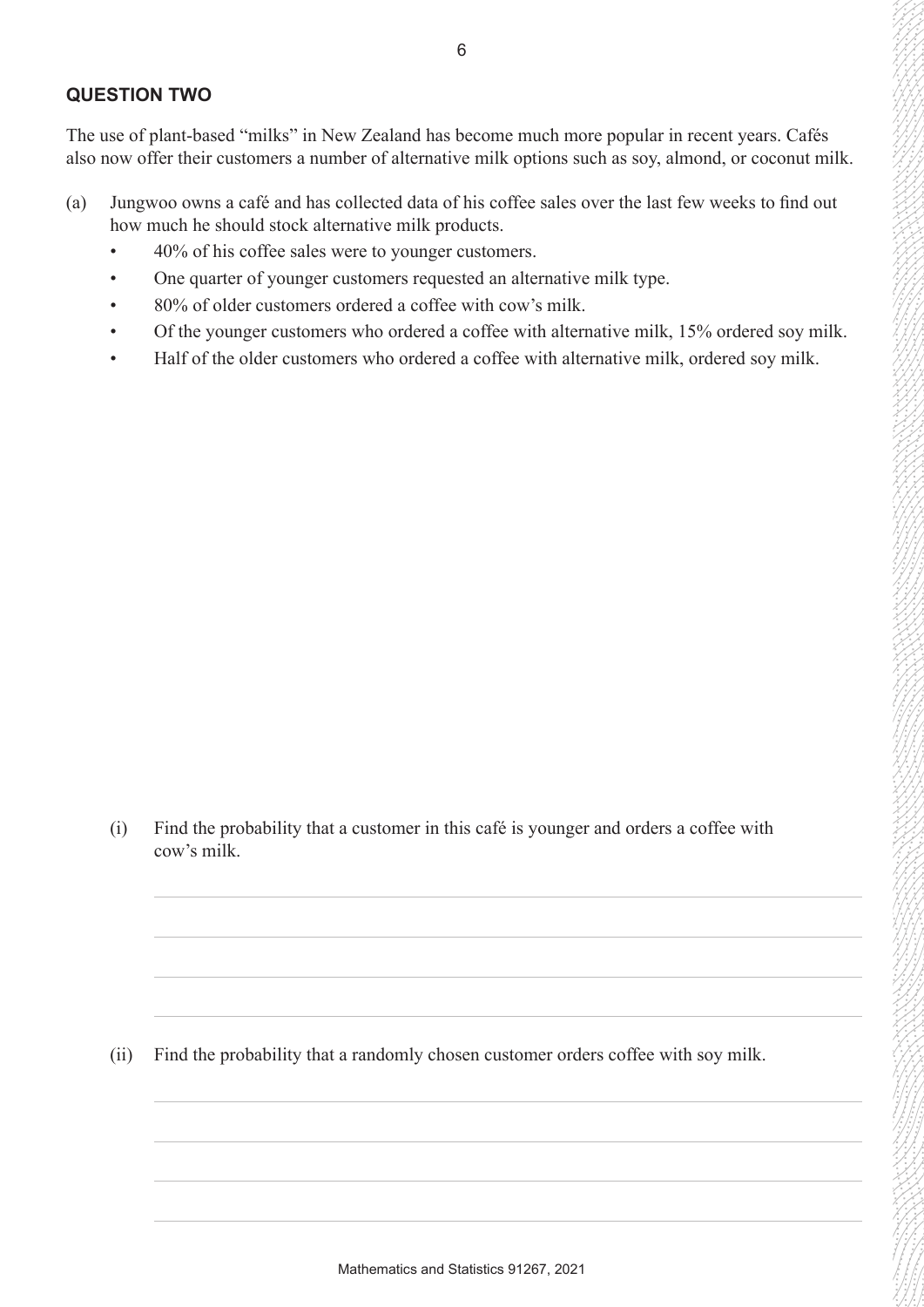(iii) Out of the customers who request an alternative milk, what percentage order a coffee with soy milk?

(iv) The probability that a randomly selected customer ordered an almond milk coffee is 0.066. Of those who requested alternative milks, there were equal proportions of those ordering almond milk in each age range (younger or older), while the rest of the customers ordered a coffee with coconut milk.

How many times more likely is it for a customer to order a coffee with cow's milk than coconut milk?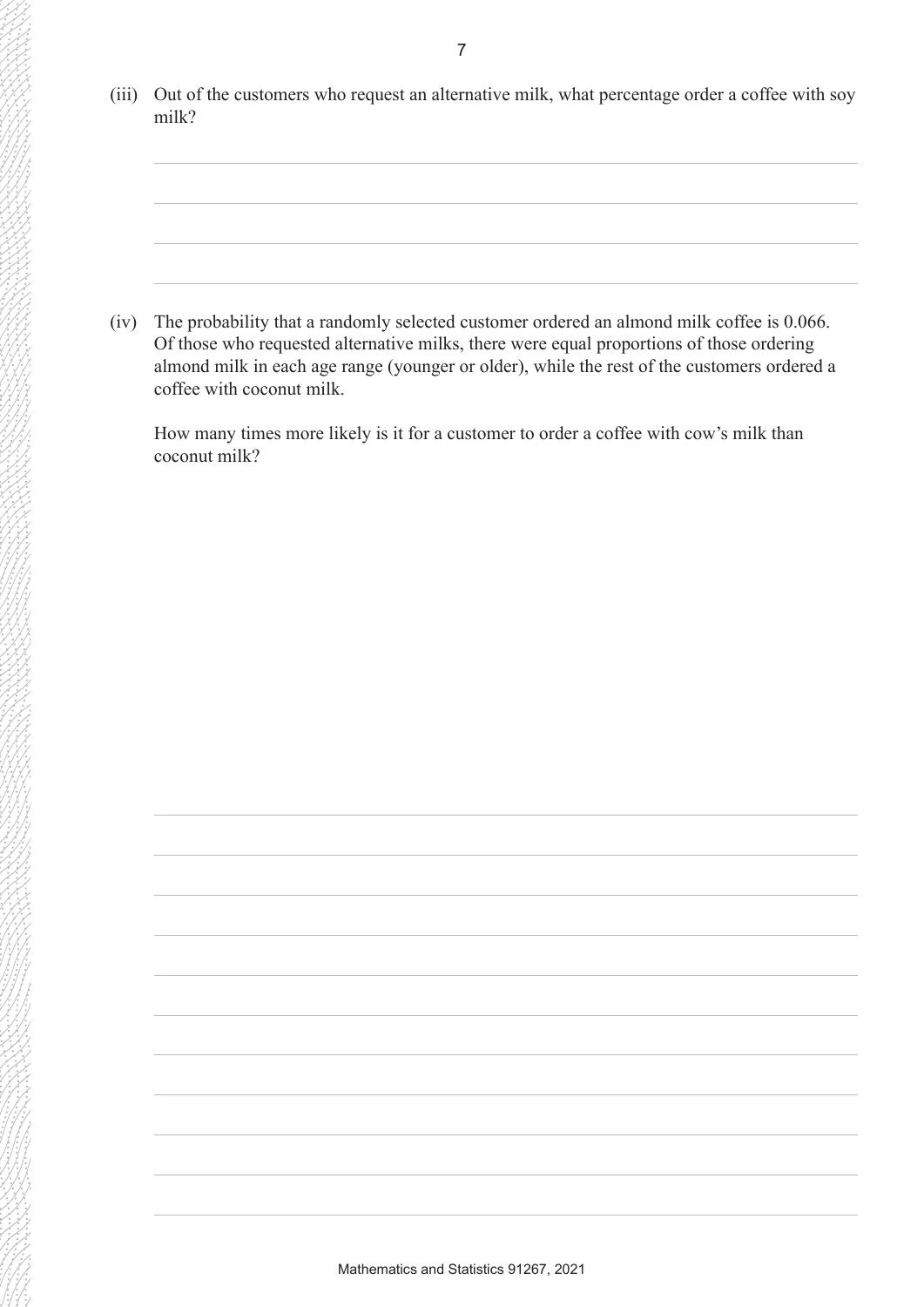(b) Kathy prefers to drink a flat white coffee (with milk) but is allergic to cow's milk and dislikes soy milk. When she goes to a café for the first time, if it does not have an alternative milk available, she orders a long black coffee (with no milk). She finds this happens about 30% of the time.

She has found that, out of cafés that offer alternative milks, about 40% have both almond milk and coconut milk available. If the café has both almond and coconut milk available, she flips a coin and chooses either one randomly.

Kathy has also noticed that if a café has only one non-soy alternative milk available, it is twice as likely to be almond as coconut milk.



Overall, is it more likely for Kathy to have a long black, an almond-milk flat white, or a coconutmilk flat white?

Support your answer with relevant calculations.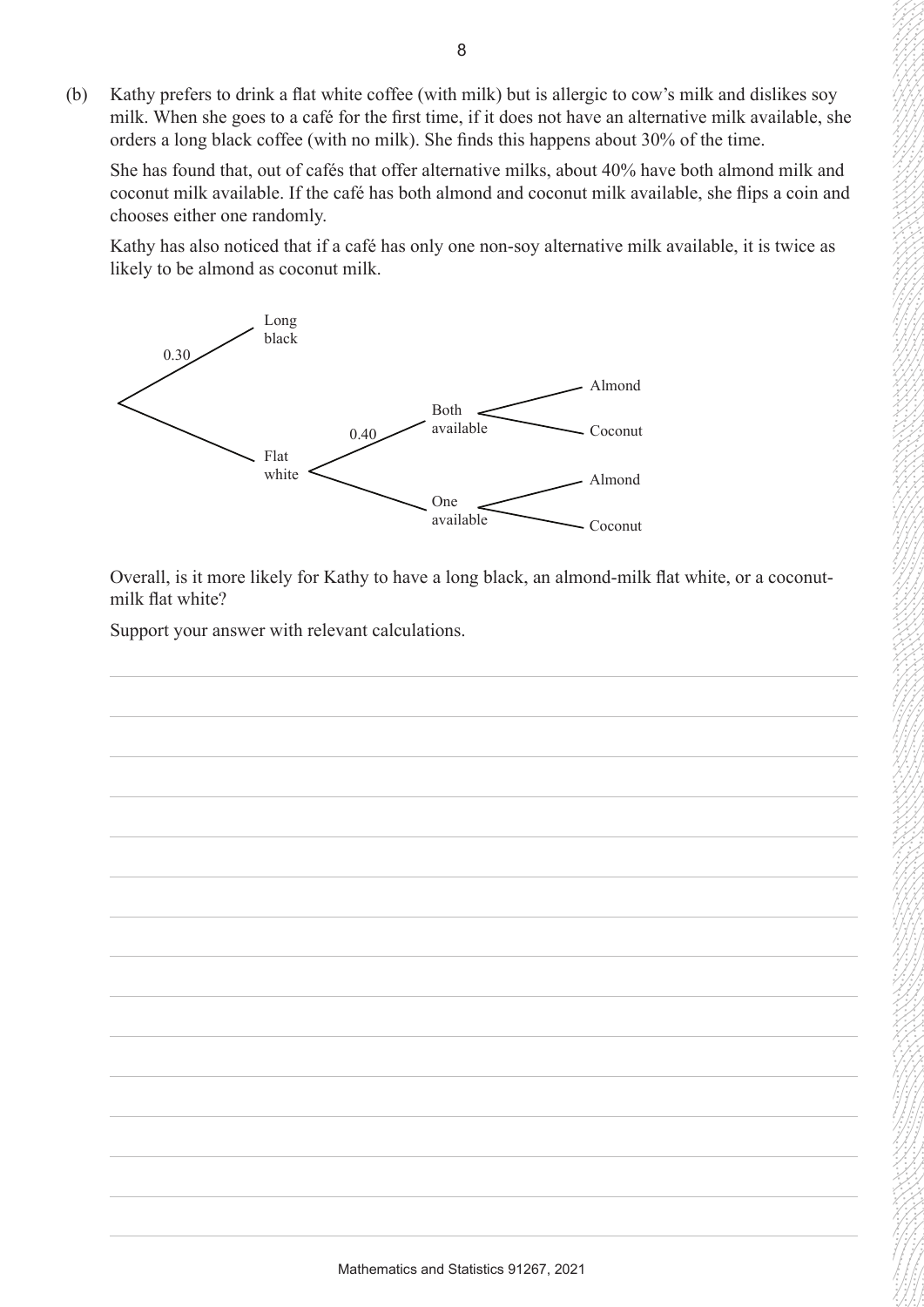**This page has been deliberately left blank. The examination continues on the following page.**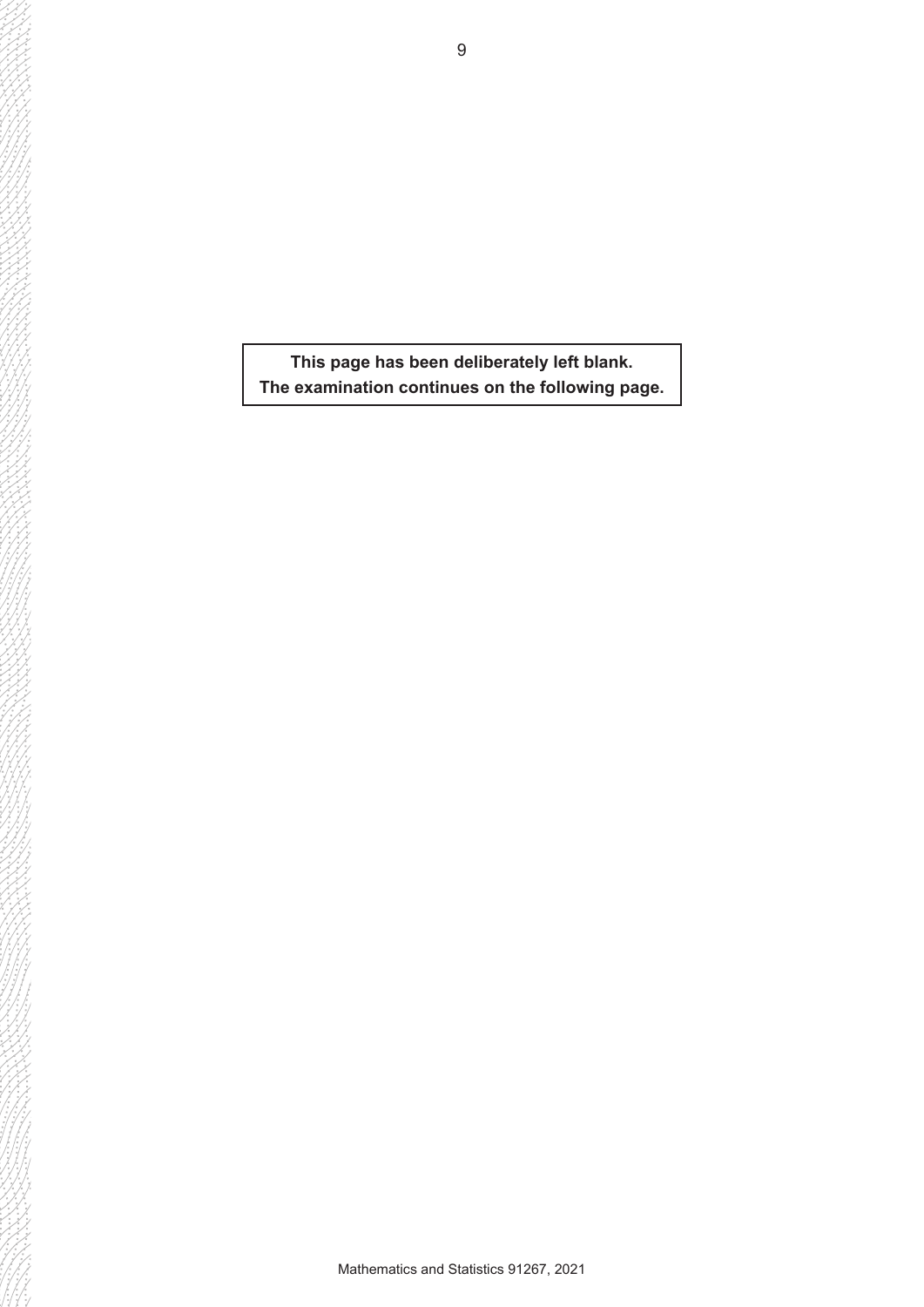## **QUESTION THREE**

A café manager notices that the amount of time a customer waits to receive their takeaway coffee varies. He collects some data over a week and finds the mean time waited is 7 minutes, with an estimated standard deviation of 1.5 minutes.

Assume that a normal distribution can be used to model the waiting time for a takeaway coffee at this café.

Working and/ or diagrams must be shown.

(a) Find the probability that a customer receives their coffee within 5 minutes.

(b) One day, the café has 150 customers who order takeaway coffee over the afternoon period.

How many of these would you expect to have to wait for between 8 and 10 minutes for their takeaway coffee?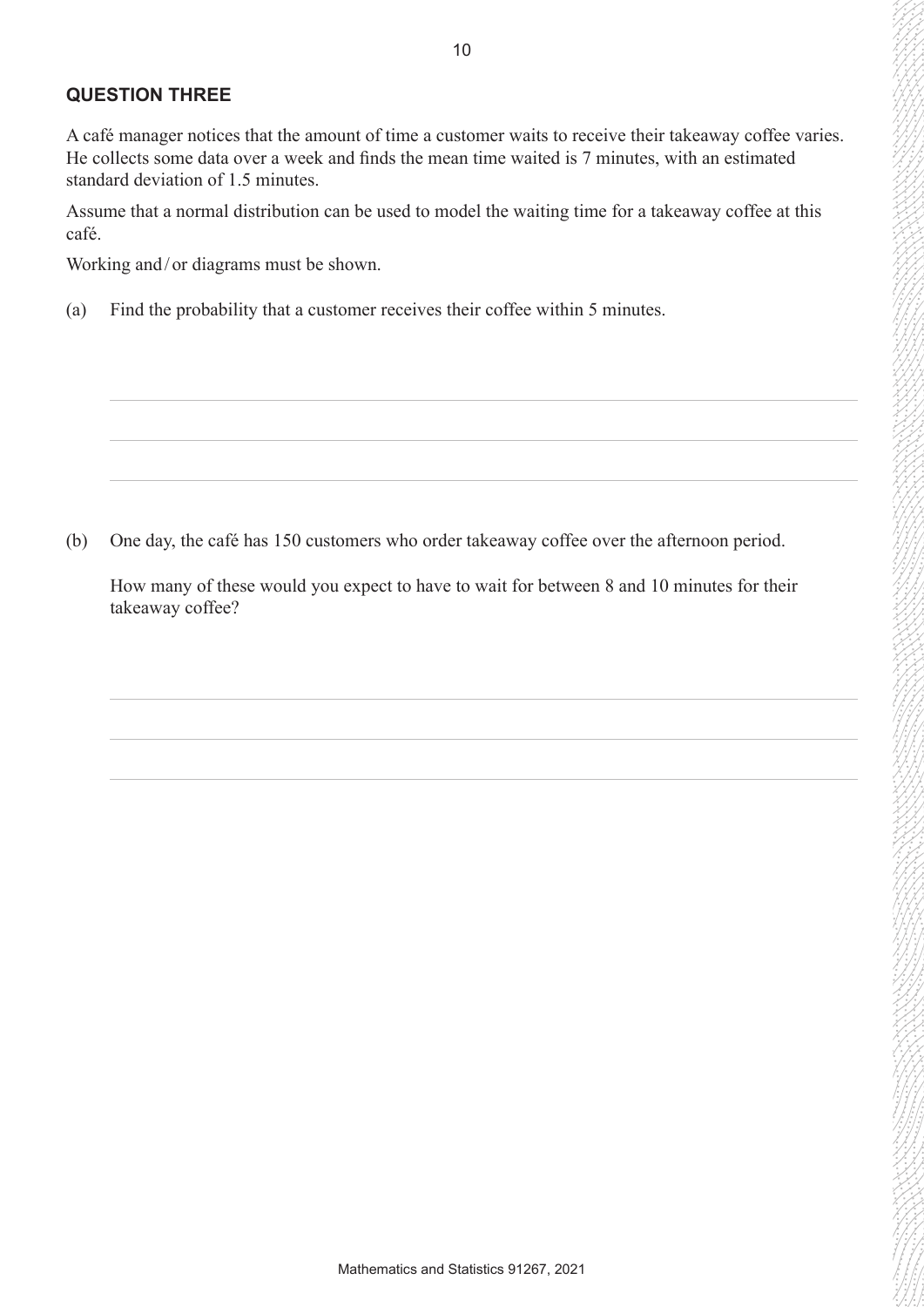(c) The manager noticed that when a particular staff member was rostered on, 30% of customers waited less than 5 minutes to receive their coffee. The mean time this staff member takes to make and deliver a customer's coffee is still approximately 7 minutes.

The manager suggested this means the staff member should be rewarded for good service.

Use the facts above to calculate an estimate of the standard deviation of time taken to receive a coffee from this staff member, and discuss if you agree with the manager's suggestion.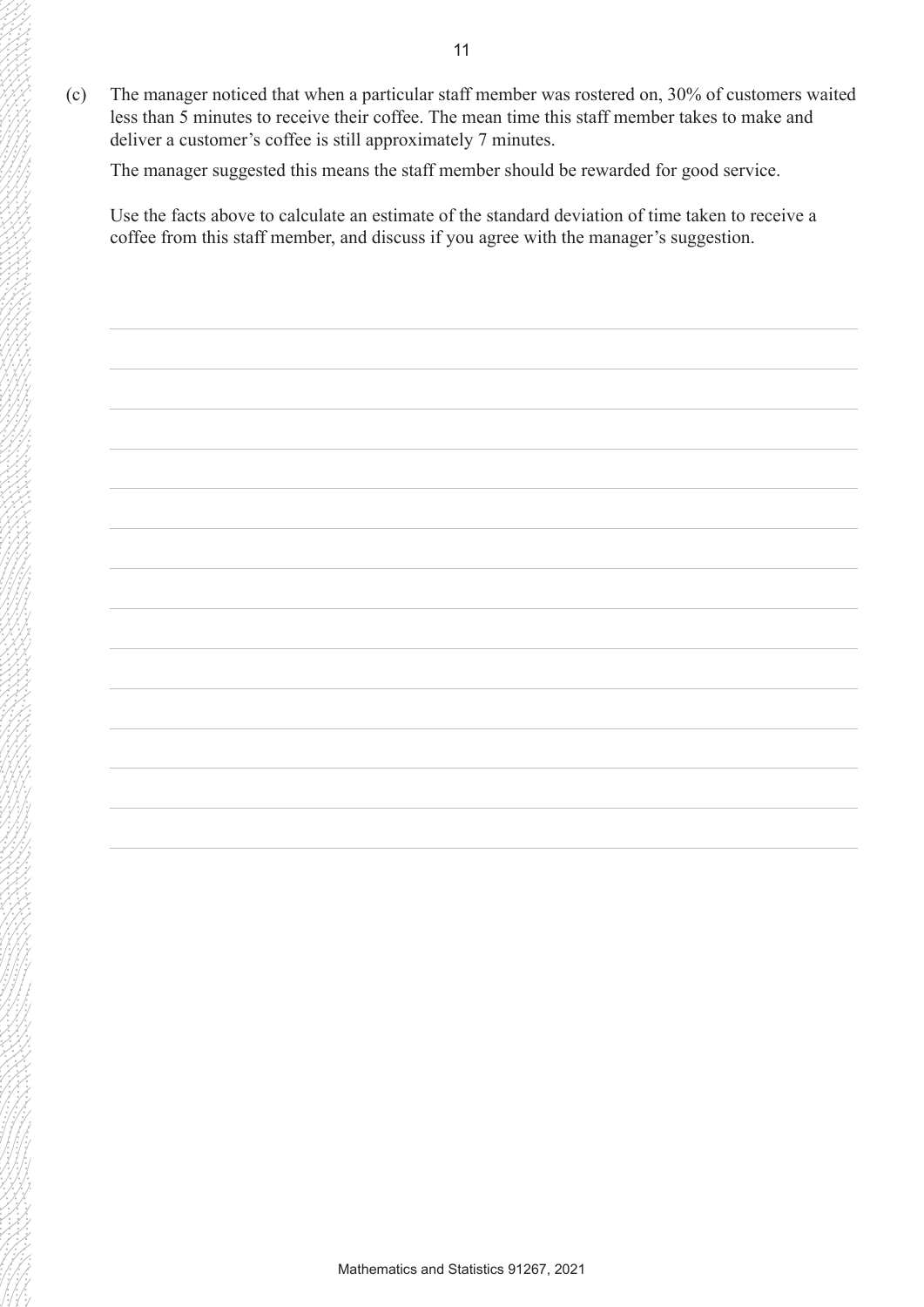(d) Some of the data that the café manager collected over the past week are shown in Figure 1 below.  $(n = 50)$ 



(i) Calculate the median, quartiles, and interquartile range for the data in Figure 1 and for a normal distribution model with mean of 7 minutes and standard deviation of 1.5 minutes. Enter your answers in the table below.



| <b>Statistic</b>    | Data from Figure 1 | <b>Normal model</b> |
|---------------------|--------------------|---------------------|
| Median              |                    |                     |
| Lower quartile      |                    |                     |
| Upper quartile      |                    |                     |
| Interquartile range |                    |                     |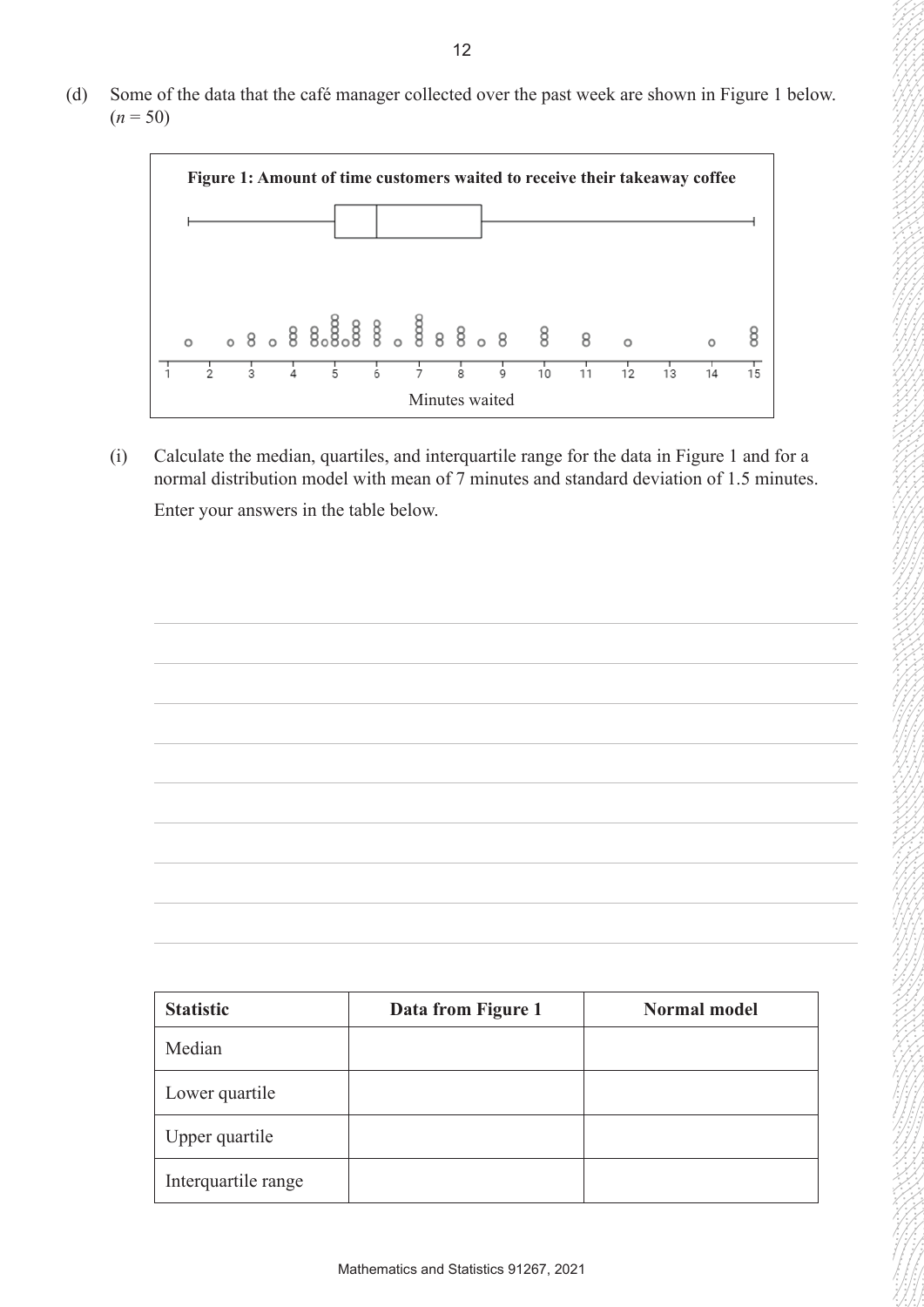(ii) At the start of this question you are told to assume that a normal distribution model (with mean 7 minutes and standard deviation 1.5 minutes) can be used to model the waiting times for a takeaway coffee at this café.

Is this assumption appropriate?

Use the numerical evidence calculated in part (i) and refer to the centre, spread, and shape of the data in Figure 1 to support your answer.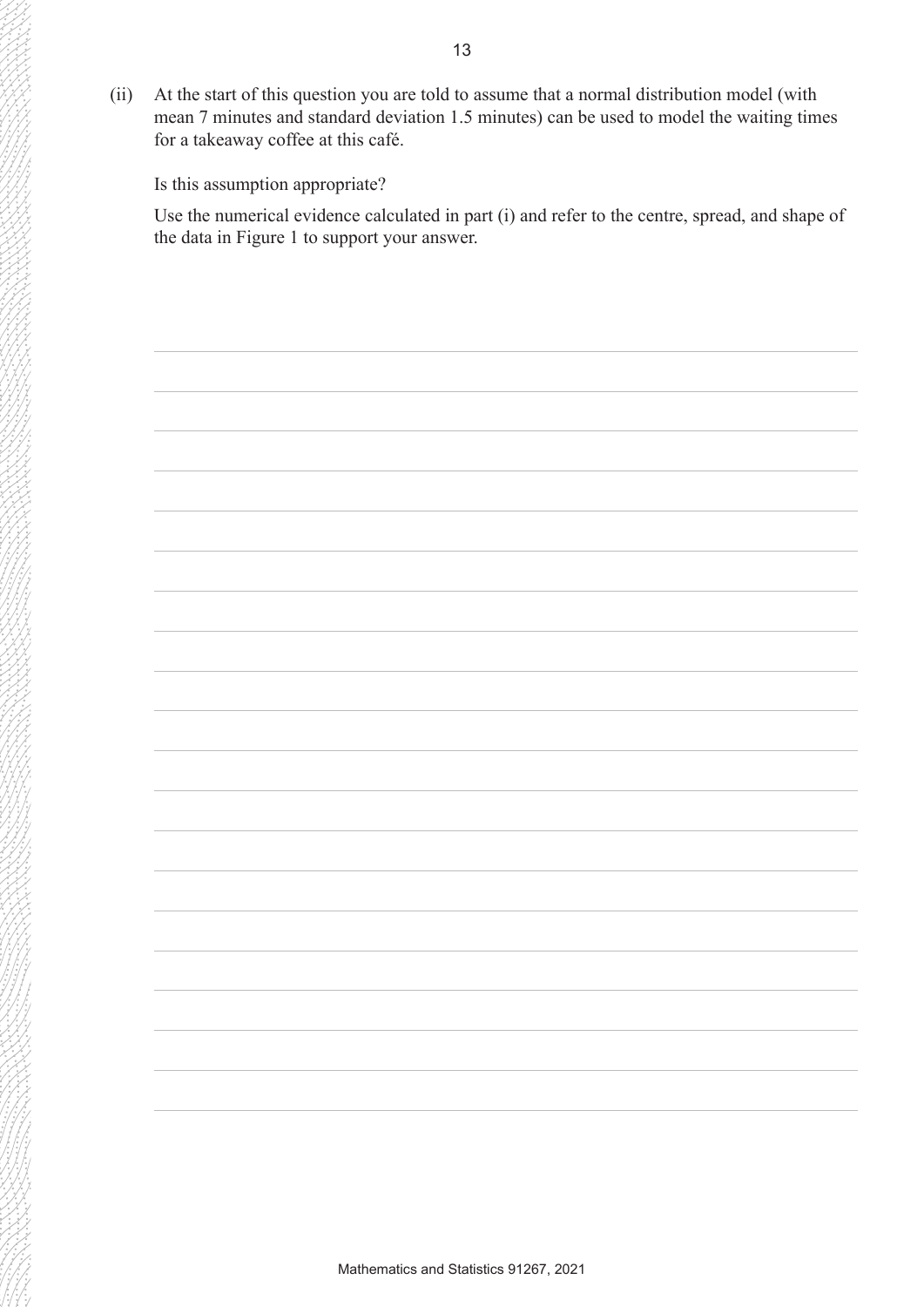|                            | Extra space if required.                    |  |
|----------------------------|---------------------------------------------|--|
|                            | Write the question number(s) if applicable. |  |
| <b>QUESTION<br/>NUMBER</b> |                                             |  |
|                            |                                             |  |
|                            |                                             |  |
|                            |                                             |  |
|                            |                                             |  |
|                            |                                             |  |
|                            |                                             |  |
|                            |                                             |  |
|                            |                                             |  |
|                            |                                             |  |
|                            |                                             |  |
|                            |                                             |  |
|                            |                                             |  |
|                            |                                             |  |
|                            |                                             |  |
|                            |                                             |  |
|                            |                                             |  |
|                            |                                             |  |
|                            |                                             |  |
|                            |                                             |  |
|                            |                                             |  |
|                            |                                             |  |
|                            |                                             |  |
|                            |                                             |  |
|                            |                                             |  |
|                            |                                             |  |
|                            |                                             |  |
|                            |                                             |  |
|                            |                                             |  |
|                            |                                             |  |
|                            |                                             |  |
|                            |                                             |  |
|                            |                                             |  |
|                            |                                             |  |
|                            |                                             |  |
|                            |                                             |  |
|                            |                                             |  |
|                            |                                             |  |
|                            |                                             |  |
|                            |                                             |  |
|                            |                                             |  |
|                            |                                             |  |
|                            |                                             |  |
|                            |                                             |  |
|                            |                                             |  |
|                            |                                             |  |
|                            |                                             |  |
|                            |                                             |  |
|                            |                                             |  |